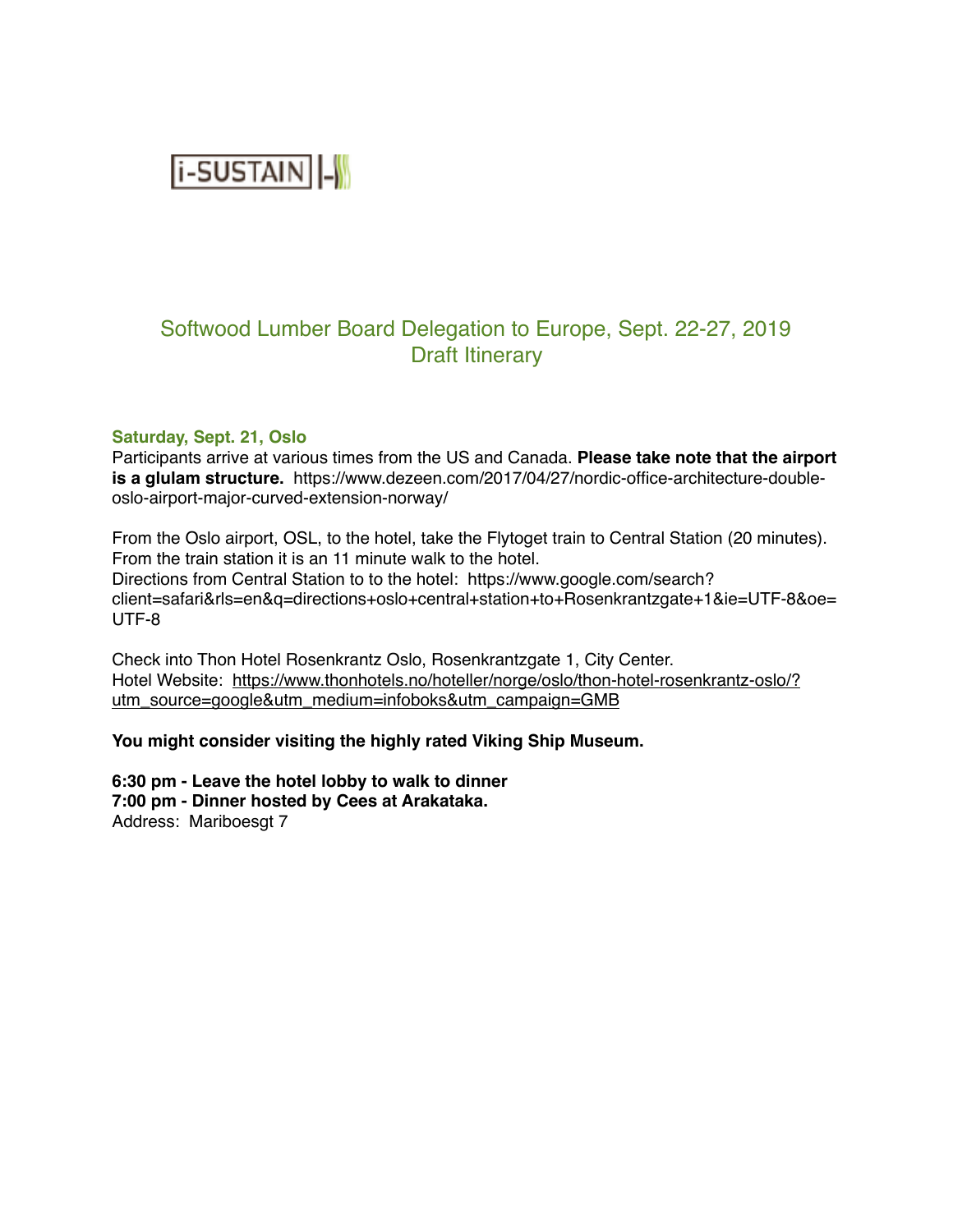# **Sunday, Sept. 22, Oslo (Official program starts at 7:00 pm)**

**10:00 am to 1:00 pm - Bike Tour, "Oslo off the Beaten Path"** with Viking Biking. Discover an alternative Oslo, full of street art, hip cafés, surprising waterfalls, great food and award winning coffee. During this approximately 3-hour bike tour, we will ride the path along the Akerselva River, and a stop at the heart of Oslo's food scene, the indoor market "Mathallen." Be amazed by rushing waterfalls in the middle of the city, just blocks from the trendy Grünerløkka neighborhood. And an absolute must is a stop at the modern Opera and the exciting urban development around it, including a stop at Oslo's newest urban beach. (Optional)

### **1:00 pm - Lunch on your own**

### **2:00 pm - Meet the group back at the hotel to take a rental van to Kistefos Museum**

**3:15 pm - Arrive Kistefos Museum, Samsmoveien 41, N-3520 Jevnaker, Norway** [https://www.wallpaper.com/architecture/the-twist-kistefos-museum-jevnaker-norway-bjarke](https://www.wallpaper.com/architecture/the-twist-kistefos-museum-jevnaker-norway-bjarke-ingels-group-big)[ingels-group-big](https://www.wallpaper.com/architecture/the-twist-kistefos-museum-jevnaker-norway-bjarke-ingels-group-big) (Optional.)

Kistefos Museum at Jevnaker tells the intriguing stories of the people who worked at and lived by the wood pulp mill A/S Kistefos Træsliberi. The old mill is the only remaining building of its kind in Scandinavia. Outside the museum, you'll find a wonderful sculpture park with works by several sculptors of international standing, a bridge by architecture firm, BIG and a café.

#### **5:00 pm - Museum closes, return to Oslo**

#### **6:15 pm. - Arrive Oslo.**

#### **7:00 pm - Leave the lobby for the Welcome Dinner**

7:00 pm - Welcome Dinner at Smia Galleri. Address: Opplandgata 19

### **Monday, Sept. 23, Oslo/Brumunddal**

**9:00 am to 11:00 am** - Leave lobby for drive to Mjøstårnet in Brumunddal (2 hour drive from Oslo)

**11:00 am to ?: Arrive Brumunddal. See Mjøstårnet and other projects in the area.** These include a high rise building constructed with glulam, Lunner Health & Care Center, Viken Skog BA office building (2007), Norway´s first office building in CLT, the HQ for Norway´s biggest forestry owner organization, made of glulam.

Contact: Thomas Orskaug, AANESLANDS LIMTRE AS **Time TBD: Drive back to Oslo. Before returning to the hotel, see Valle Wood in Oslo.** <https://www.ncc.group/vacant-premises/valle-oslo/> Contact: NCC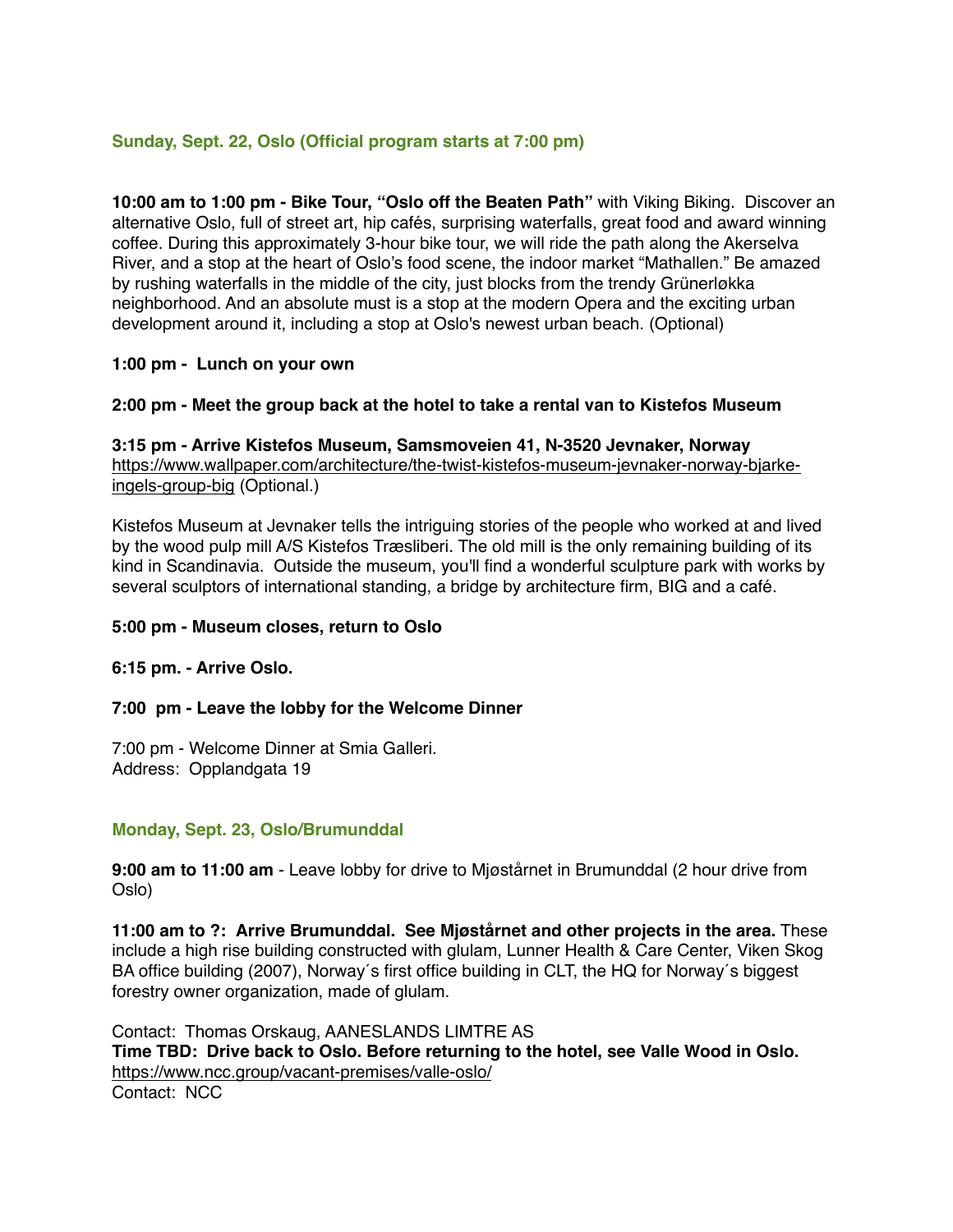### **Time TBD: Return to the hotel in Oslo.**

Either lunch or dinner is included as part of the i-SUSTAIN program.

## **Tuesday, Sept. 24, Oslo/Amsterdam**

**8:30 am - Drive to the Oslo Airport, seeing the timber bridges along the E6, north of the airport and Samling in Nord Odal. Samling is a l**ibrary, bank and multi-story apartment building still under construction. (Return the rental car)

### **11:50 am - Flight to Amsterdam on KLM (eat lunch on the plane)**

### **1:40 pm - Arrive Amsterdam**

#### **Check into hotel, Banks Mansion**

Address: Herengracht 519-525, 1017 BV Amsterdam

Spend the rest of the day and tomorrow morning in Amsterdam looking at projects including Haut on the Amstel, PATCH 22 and Freebooter

HAUT, the 21-story residential building with 55 apartments by the River Amstel in Amsterdam, is a serious contender to become the tallest timber hybrid tower in the world. The innovative wooden high-rise construction and the energy-generating facades make HAUT a prototype of innovative, sustainable construction. To be completed in 2020. For more about Haut: https:// slate.com/human-interest/2016/07/haut-amsterdam-will-be-a-240-foot-residential-skyscrapermade-of-timber.html

Contact: Team 5 Architecture

PATCH22, a 98-ft. tall wood high-rise, is a striking, outsized wooden building with a great degree of flexibility and a high level of sustainability. PATCH22 employs wood as the principal material for both the structure and facade. The structural wood on the outside of the building is redwood while the facade is Douglas fir. On the interior, the architects used glulam for the columns and beams and CLT for load-bearing walls. For more information: https://

www.architectmagazine.com/technology/detail/patch22s-timber-structure-faces-the-weather\_o Contacts: Pieters Bouwtechniek/Structural Engineer; Frantzen et al architecten/Architect

Freebooter by Dutch architecture studio GG-loop is a pair of prefabricated apartments with timber louvres positioned to regulate the levels of light entering the building. The block was made from steel and cross-laminated-timber (CLT) and was prefabricated off site. It took three weeks to install all four floors, and the whole project took only six months to build. For [information on Freebooter: https://www.dezeen.com/2019/05/07/freebooter-gg-loop](https://www.dezeen.com/2019/05/07/freebooter-gg-loop-amsterdam-apartment-architecture/)[amsterdam-apartment-architecture/](https://www.dezeen.com/2019/05/07/freebooter-gg-loop-amsterdam-apartment-architecture/)

Contact: GG-loop

**6:00 pm - Private boat ride with Amsterdam Boat Experience.**

**7:30 pm - Rijsttafel dinner at Indonesian Kitchen.**

Address: Herengracht 287